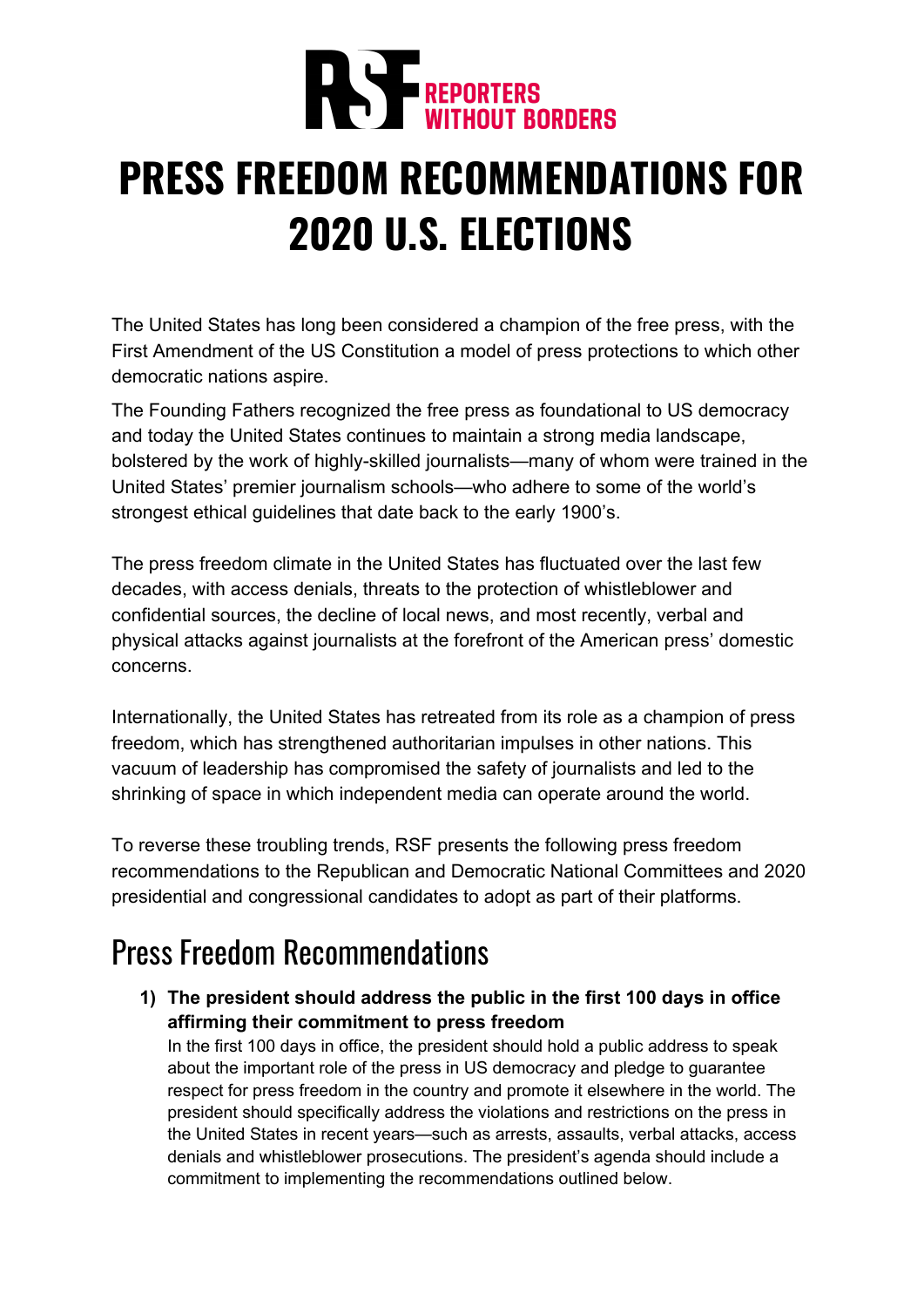

#### **2) Congress should hold a hearing with experts and relevant government officials on threats to US press freedom**

Congress should convene a hearing with relevant members of the new administration and press freedom and journalism organizations to review the press freedom environment in the United States and consider legislative and policy solutions at the federal, state and local level to ensure open access, whistleblower protections, respect for the First Amendment, the state of local news, and the safety of journalists.

#### **3) The president and Congress should guarantee the press has broad access to the executive and legislative branches of the US government**

The US president and members of Congress should ensure journalists have access to federal government buildings, meetings and events as traditionally granted to the press. The president should pledge to hold the long-standing tradition of daily, televised press briefings led by a press secretary. The new Congress should pass a "Sense of Congress" resolution that commits to upholding traditional principles of open press access to federal government buildings, including the White House and Congressional buildings.

#### **4) Congress should pass and the president should sign a federal shield law to ensure journalists cannot be compelled to reveal confidential sources or information in court**

Congress should pass and the president should sign a federal shield law to protect journalists from having to reveal confidential sources in court or from being the subject of investigations with the objective to identify their sources. This law should use a broad definition of "journalists" or "journalism" that protects anyone engaged in the news gathering process. The law should also ensure the protection of offices or devices of journalists and their assistants.

#### **5) Congress should amend the Espionage Act to include a public interest defense and to ensure journalists cannot be prosecuted**

Congress should amend the Espionage Act to allow defendants to make a public interest defense and pass legislation to ensure that journalists and publishers cannot be prosecuted for publishing confidential government information. The president should consider signing an executive order in the first 100 days in order to accomplish this goal. The administration should also drop all charges against Wikileaks co-founder Julian Assange, including under the Espionage Act for the publication of confidential US government information, as his conviction would set a dangerous precedent for journalists and news outlets that publish such information in the public interest. The improper and over-classification of US government information is a related issue, as whistleblowers often leak information to the media that was improperly classified by the US government. Government employees face negative consequences for improperly disclosing information, but none for overclassification. The administration should amend existing law to resolve this issue,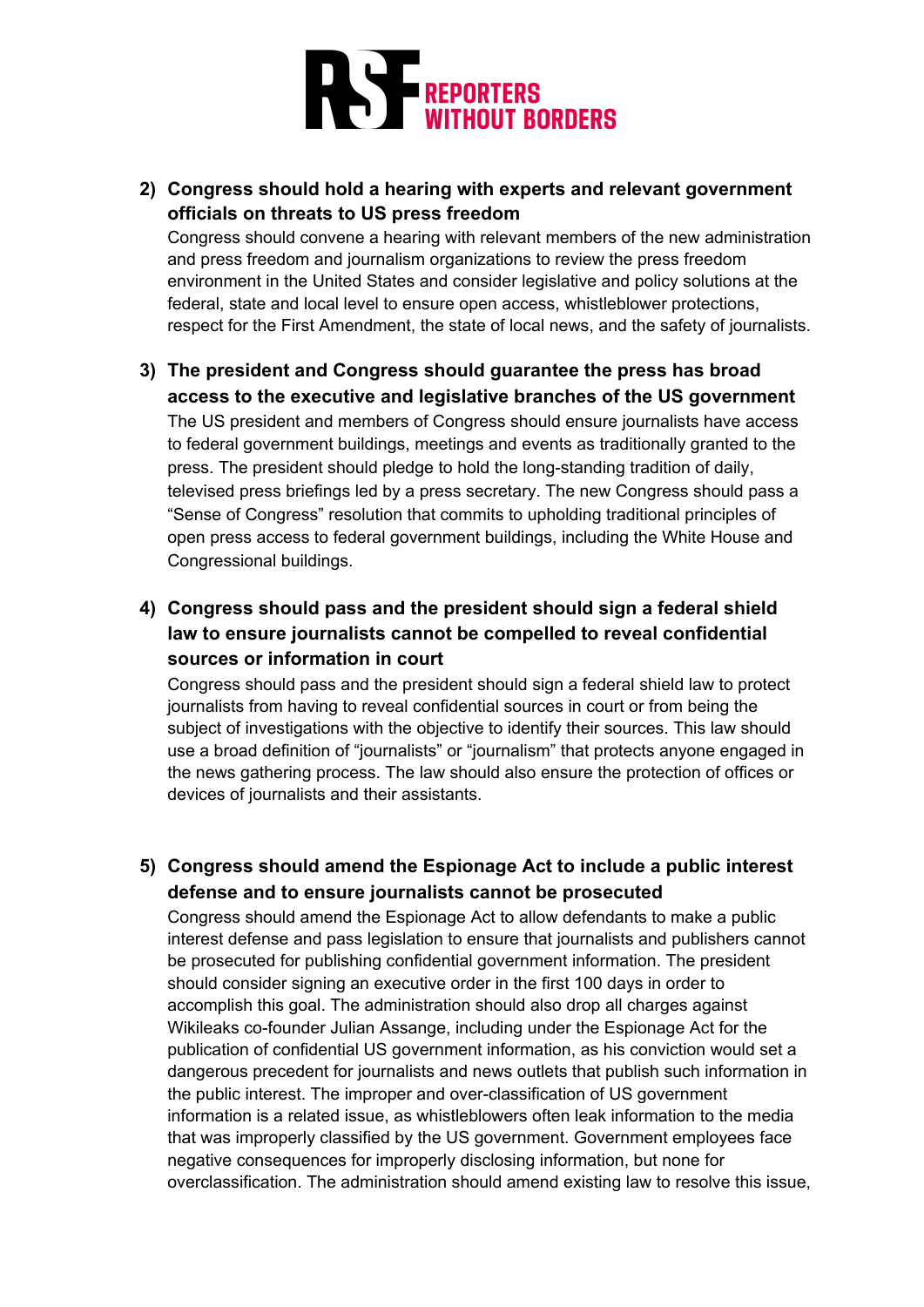

and dedicate substantial resources to the declassification of improperly classified information.

**6) Congress should pass and the president should sign legislation that would strengthen US foreign policy on press freedom**

Congress should create an Office of Press Freedom in the State Department led by an Ambassador-at-large position to promote press freedom and the safety of journalists globally. Congress should commission a report evaluating the State Department's reporting on press freedom violations, as implemented by the Daniel Pearl Freedom of the Press Act of 2019. Legislation should develop a press freedom curriculum to instruct foreign service officers on the media environment of their country of concern. Legislation should expand the opportunities for foreign, persecuted journalists to travel to the United States for safety.

**7) The president should prioritize ending impunity for crimes against journalists and redoubling efforts to secure the release of detained journalists globally**

The president should support better coordination at the United Nations and the creation of an early alert and response mechanism on the safety of journalists. The new administration should make use of all relevant legal avenues to investigate crimes against journalists globally and prosecute perpetrators of such crimes. In particular, when crimes against American journalists, such as journalist Christopher Allen, are committed overseas, the Department of Justice should swiftly open and conduct thorough investigations into those crimes. Regarding the assassination of Washington Post contributor Jamal Khashoggi, the president should ensure that officials comply with legal requirements related to the public disclosure of all responsible for his killing, and that appropriate US sanctions are placed on those individuals. The president should redouble efforts to advocate for the release of imprisoned journalists all over the world.

**8) Congress should renew regulation of online platforms and amend Section 230 to promote reliability of information online**

Congress should amend Section 230 of the Communications Decency Act to renew the online platform's legal status and responsibility regime, following the principles enshrined in the Partnership on Information and Democracy that received unanimous support at the G7 summit in 2019 . New regulations should impose obligations on platforms, in terms of transparency, neutrality, due diligence and privacy, in terms of content moderation to ensure respect for international standards on freedom expression, and in terms of hierarchisation and curation of contents, to promote pluralism and reliability of information.

Online platforms should be obliged to implement respectively suitable mechanisms that provide a transparently governed, auditable set of criteria for the indexation of journalistic content, such as the standard-setting self-regulatory Journalism Trust Initiative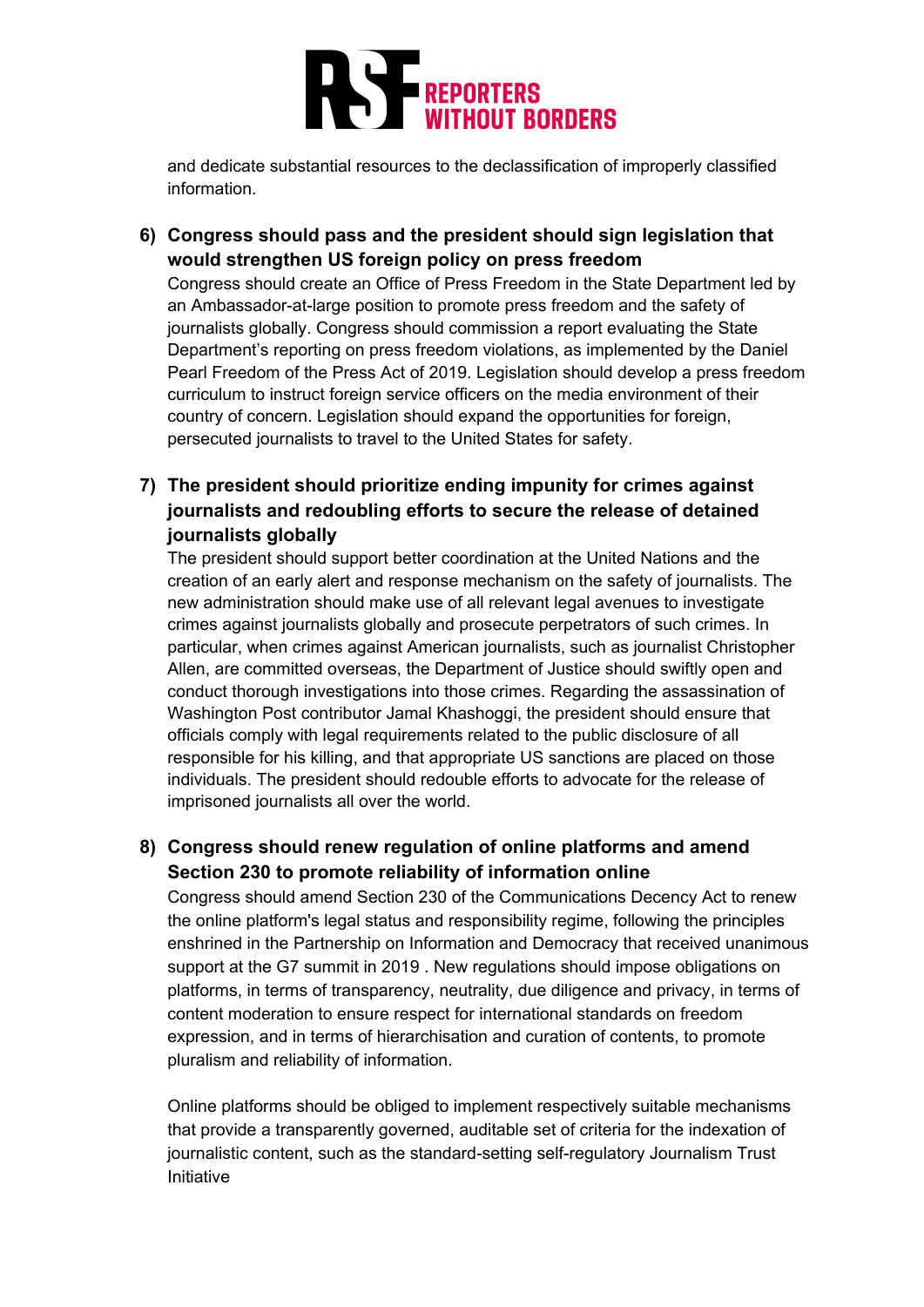

### **Version FR**

#### **RECOMMANDATIONS EN MATIÈRE DE LIBERTÉ DE LA PRESSE POUR LES ELECTIONS AMERICAINES 2020**

Les Etats-Unis ont longtemps été considérés comme un champion de la presse libre, le premier amendement de la Constitution américaine étant un modèle de protection de la presse auquel aspirent les autres nations démocratiques.

Pour les Pères fondateurs, la presse libre constituait l'un des piliers de la démocratie américaine. Aujourd'hui, les Etats-Unis continuent d'entretenir un paysage médiatique solide, que renforce encore le travail de journalistes hautement qualifiés – parmi lesquels beaucoup ont été formés dans les meilleures écoles de journalisme du pays -, dont les valeurs éthiques, qui remontent au début du XX<sup>e</sup> siècle, figurent parmi les plus fortes au monde.

Ces dernières décennies, le climat de la liberté de la presse aux Etats-Unis a connu des fluctuations : restrictions d'accès, menaces sur la protection des sources confidentielles et les lanceurs d'alerte, déclin des rédactions locales et, plus récemment, attaques verbales et physiques contre des journalistes en première ligne sur le front des préoccupations nationales de la presse américaine.

Sur le plan international, les Etats-Unis se sont retirés de leur rôle de champion de la liberté de la presse, ce qui a renforcé les pulsions autoritaires dans d'autres pays. Cette place de leader restée vide a compromis la sécurité des journalistes et réduit la place qu'occupent les médias indépendants dans le monde.

Afin d'inverser cette tendance préoccupante, Reporters sans frontières (RSF) adresse les recommandations pour la liberté de la presse suivantes aux comités nationaux démocrates et républicains, ainsi qu'aux candidats à l'élection présidentielle et au congrès de 2020 pour qu'elles soient intégrées à leur programme.

#### **Recommandations pour la liberté de la presse**

**1. Le président devrait s'adresser au public dans les 100 premiers jours de son mandat pour affirmer son engagement pour la liberté de la presse**

Dans les 100 premiers jours de son mandat, le président devrait, dans un discours adressé au public, rappeler le rôle primordial que joue la presse dans la démocratie américaine, et prendre l'engagement de garantir le respect de la liberté de la presse aux Etats-Unis et de la soutenir ailleurs dans le monde. Ce discours devrait en particulier citer les violations et les restrictions qu'ont subi la presse et les journalistes ces dernières années aux Etats-Unis : arrestations, agressions, attaques verbales,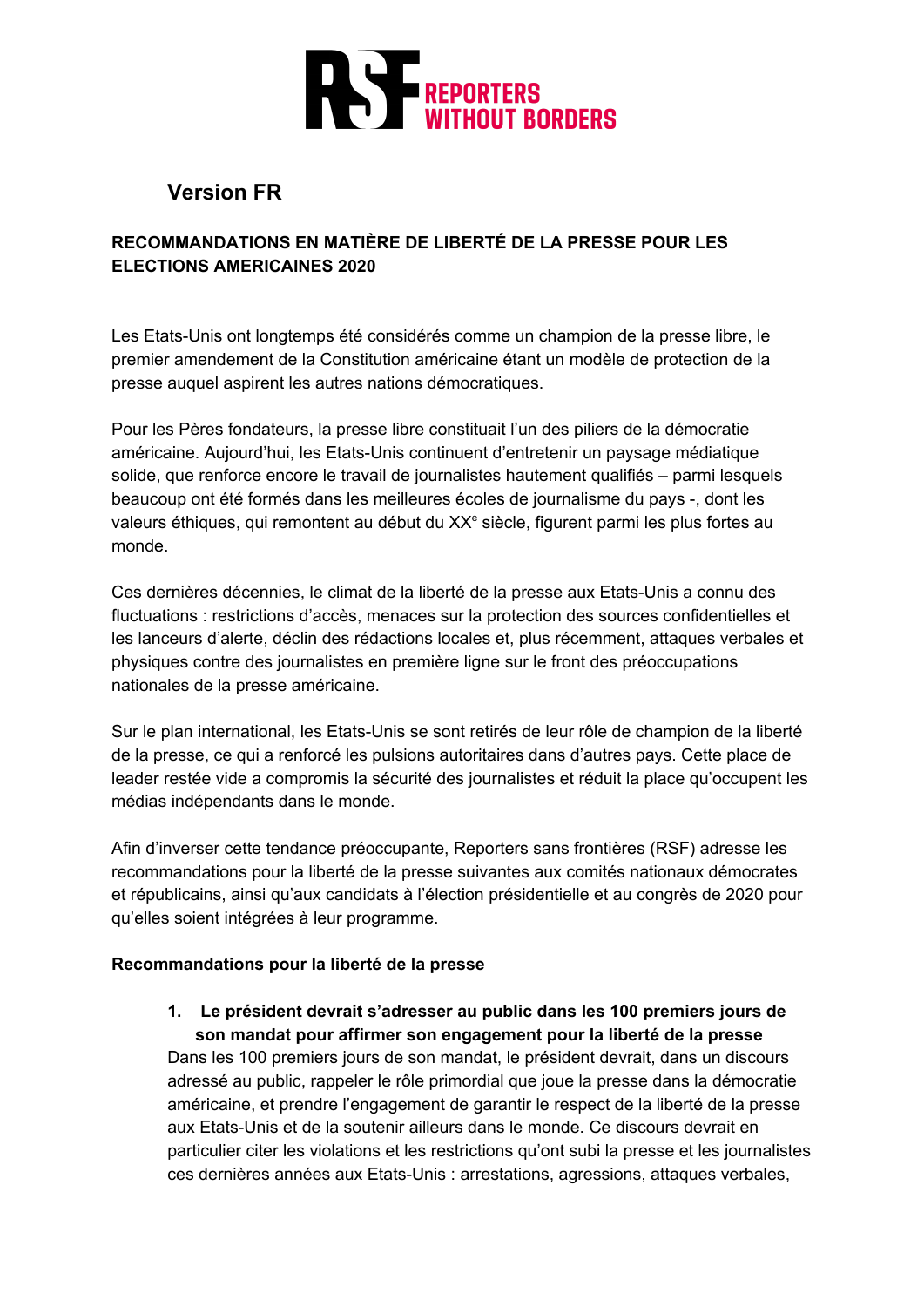

restrictions d'accès et poursuites engagées contre les lanceurs d'alerte. Enfin, le président devrait annoncer inclure dans son programme la mise en œuvre des recommandations ci-dessous.

**2. Le Congrès devrait organiser une consultation avec des spécialistes et les officiels du gouvernement compétents sur les menaces pesant sur la liberté de la presse aux Etats-Unis**

Le Congrès devrait organiser une consultation avec les membres compétents de la nouvelle administration, et des organisations de la liberté de la presse et de journalistes pour réaliser un état des lieux de la liberté de la presse aux Etats-Unis. Lors de cette consultation, des solutions législatives et politiques au niveau fédéral, d'Etat et local devraient également être envisagées pour garantir un accès sans restrictions, la protection des lanceurs d'alerte, le respect du premier amendement, le maintien des rédactions locales et la sécurité des journalistes.

#### **3. Le président et le Congrès devraient garantir à la presse un large accès aux pouvoirs exécutifs et législatifs du gouvernement américain**

Le président américain et les membres du Congrès devraient s'assurer que les journalistes aient accès aux sièges, aux réunions et aux événements du gouvernement fédéral traditionnellement autorisés à la presse. Le président devrait s'engager à maintenir la longue tradition des points presse télévisés quotidiens tenus par un porte-parole de la Maison Blanche. Le nouveau Congrès devrait faire adopter une résolution non impérative qui s'engage à respecter les principes traditionnels de libre accès de la presse aux sièges du gouvernement fédéral, dont la Maison Blanche et le Capitole.

#### **4. Le Congrès devrait faire voter et le président devrait signer une loi-bouclier fédérale qui garantisse aux journalistes la non-obligation de révéler leurs sources ou des informations confidentielles devant un tribunal**

Le Congrès devrait faire voter et le président devrait signer une loi-bouclier fédérale protégeant les journalistes contre l'obligation de révéler leurs sources confidentielles devant un tribunal ou de faire l'objet d'enquêtes visant à identifier leurs sources. Cette loi devrait reposer sur une large définition du mot « journaliste » ou « journalisme » protégeant toute personne engagée dans la collecte d'informations. Elle devrait aussi garantir la protection des bureaux ou des appareils des journalistes et de leurs assistants.

5. **Le Congrès devrait amender la loi sur l'espionnage (Espionage Act) afin d'y inclure la défense de l'intérêt public et la garantie que les journalistes ne puissent pas être poursuivis**

Le Congrès devrait apporter un amendement à la loi sur l'espionnage (Espionage Act) pour permettre aux prévenus de faire valoir l'intérêt public et adopter une législation garantissant que les journalistes et les éditeurs ne peuvent pas être poursuivis pour avoir publié des informations gouvernementales confidentielles.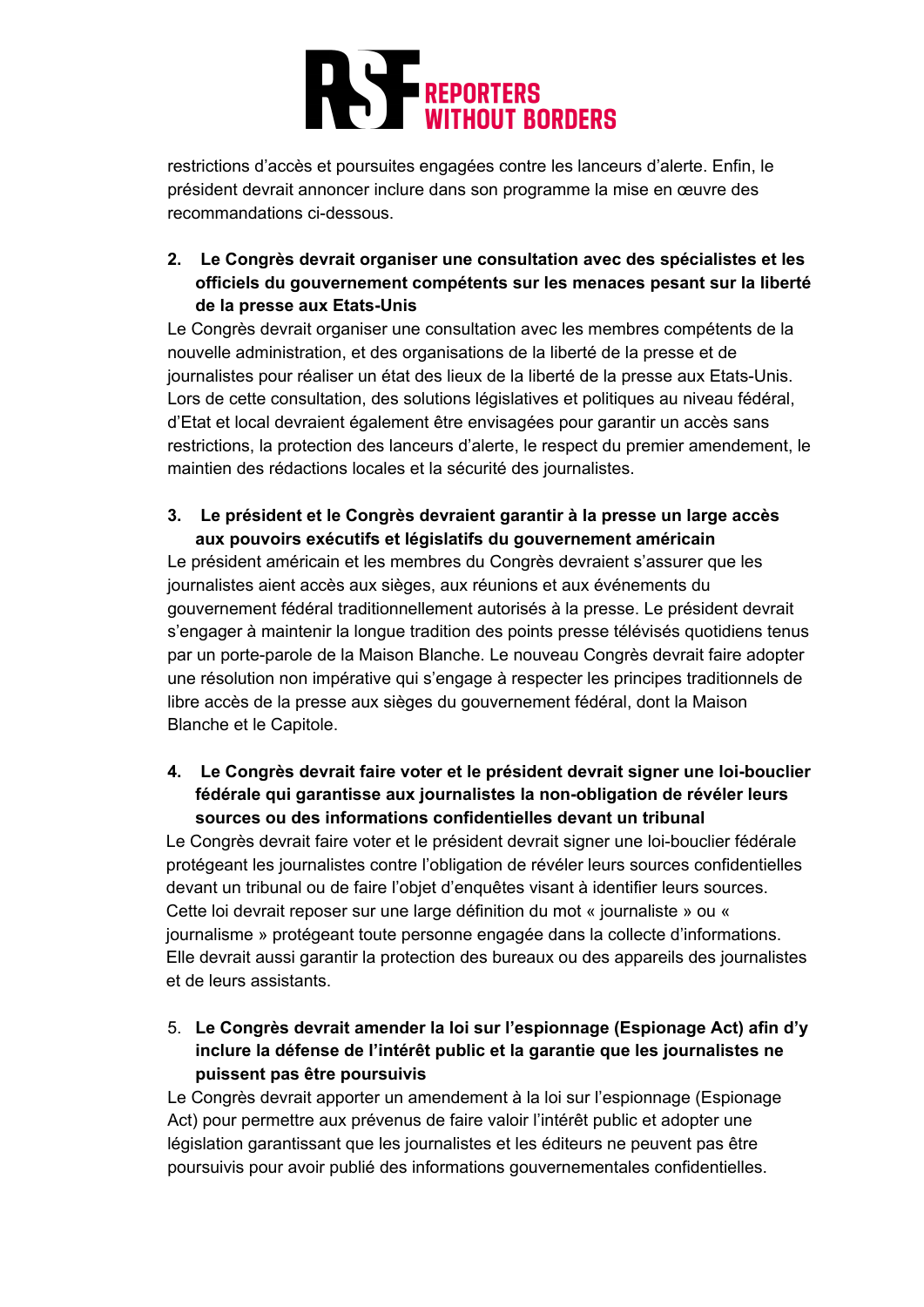

Dans cet objectif, le président devrait envisager de signer un ordre exécutif dans les 100 premiers jours de son mandat. L'administration devrait aussi renoncer à tous les chefs d'accusation retenus contre le cofondateur de Wikileaks Julian Assange, dont ceux en vertu de la loi sur l'espionnage pour la publication d'informations gouvernementales américaines confidentielles, du fait que sa condamnation créerait un dangereux précédent pour les journalistes et les organes de presse qui publieraient ce type d'information dans l'intérêt du public. La classification incorrecte et la surclassification d'informations liées au gouvernement américain est un problème connexe, puisque les lanceurs d'alerte transmettent souvent à la presse des informations qui n'ont pas été correctement classifiées par le gouvernement des Etats-Unis. Les employés du gouvernement s'exposent à des problèmes pour divulgation abusive d'informations, mais pas pour surclassification. Le nouveau gouvernement devrait modifier la loi existante pour résoudre ce problème et consacrer des ressources significatives à la déclassification d'informations incorrectement classifiées.

#### **6. Le Congrès devrait faire voter et le président devrait signer une loi renforçant la politique étrangère des Etats-Unis en matière de liberté de la presse**

Le Congrès devrait créer un Bureau de la liberté de la presse au sein du Département d'Etat et dirigé par un ambassadeur extraordinaire, afin de soutenir la liberté de la presse et la sécurité des journalistes partout dans le monde. Le Congrès devrait commander un rapport évaluant l'observation des violations de la liberté de la presse par le Département d'Etat, en conformité avec la loi de la liberté de la presse Daniel Pearl de 2019. La législation devrait développer un module sur la liberté de la presse afin de former les agents du service extérieur sur l'environnement médiatique des pays qui les concernent. Cette législation devrait également étendre les possibilités, pour les journalistes étrangers persécutés, de venir trouver refuge aux Etats-Unis.

#### **7. Le président devrait donner priorité à la fin de l'impunité pour les crimes contre les journalistes et redoubler d'efforts pour obtenir la libération des journalistes détenus dans le monde**

Le président devrait soutenir une meilleure coordination aux Nations unies et la création d'un mécanisme d'alerte et de réaction rapide pour la sécurité des journalistes. La nouvelle administration devrait exploiter toutes les voies légales pertinentes pour enquêter sur les crimes contre les journalistes dans le monde et en poursuivre les auteurs. Plus particulièrement, lorsque des crimes contre des journalistes américains, comme celui de Christopher Allen, sont perpétrés à l'étranger, le ministère de la Justice devrait ouvrir et conduire rapidement une enquête approfondie sur ces crimes. Concernant l'assassinat du collaborateur au *Washington Post* Jamal Khashoggi, le président devrait veiller à ce que les fonctionnaires respectent les exigences légales liées à la divulgation publique de tous les responsables de son assassinat, et à ce que les États-Unis imposent des